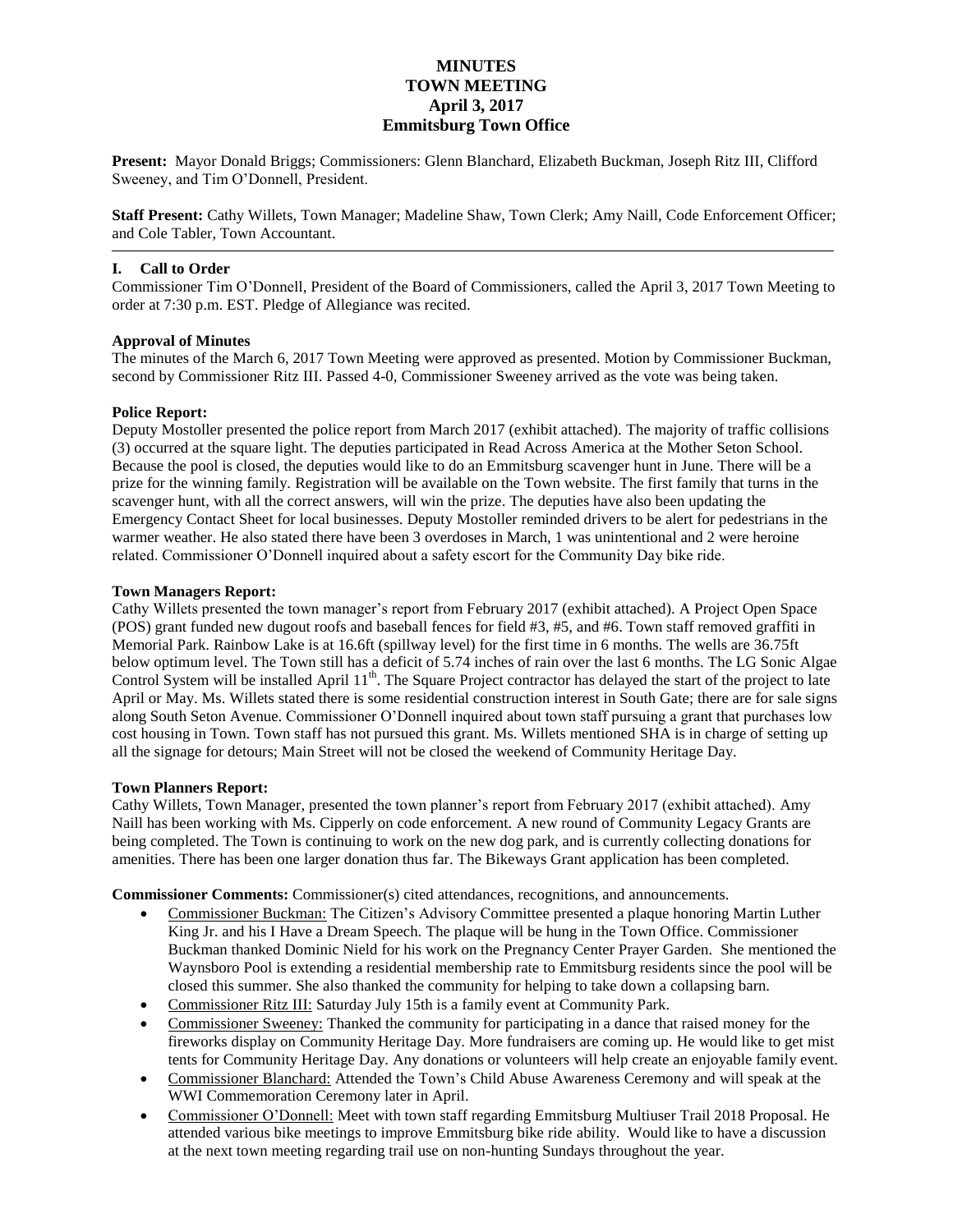MINUTES, Emmitsburg Town Meeting **April 3, 2017** Minutes Page 2 of 4

#### **Mayor's Comments:**

Mayor Briggs attended numerous meetings in March 2017. The Mayor attended the Town's Child Abuse Awareness Ceremony. In April the Mayor will be speaking at the Sprinkler System Dedication at the Fire Museum and the WWI Commemoration Ceremony. He will also be meeting with the County Executive for a Mayors' Meeting. An invitation was extended to the public to join the Green Team, Emmitsburg's sustainability team. If interested, contact the Town offices.

#### **Public Comments:**

*Conrad Weaver*, *343 Mountaineers Way*- Mr. Weaver has been meeting with numerous people regarding heroin use around Frederick County. He thanked the Deputies for helping to control the heroin epidemic in Emmitsburg, as the number of heroin overdoses has been declining. He encouraged town staff and the public to attend upcoming local activities regarding education on the heroin epidemic. By joining together, we can help solve the problem. *Anthony Gipe, 13 Deep Powder Terrace Fairfield, PA*- Mr. Gipe thanked Commissioner O'Donnell for his involvement in the Multi-User Trails. He would like more signage regarding pedestrian crossing where the trails cross the road. Numerous people speed down the road and it's dangerous to cross. He would also like more signage in various places on the trail clearly stating when the trail is opened/closed. He recommends creating a hiking trail that goes around the lake. Mr. Gipe said he is willing to volunteer his time to clean up trash around Rainbow Lake.

# **Administrative Business**:

▶ Pool Lighting: Cathy Willets, Town Manager, received information from the pool contractor. There needs to be illumination of the water, deck and walkways to stay open after sunset. Budget wise, Ms. Willets does not recommend pursuing lighting at this time. Commissioner O'Donnell inquired about implementing the lighting in phases. Ms. Willets mentioned LED pool lights can be installed in the pool now (while the new pool is being built), and the remainder of the lights (i.e. deck and walkway lights) can be pursued during a later fiscal year. The 8 in-pool lights is \$13,200 and additional funding will need to be found to cover the expense. There was discussion among the Commissioners about the necessity of pool lighting. Commissioner Sweeney inquired about having PVC piping put in the concrete so the new concrete wouldn't need to be torn up at a later date for lighting. Commissioner Ritz III was concerned with the additional cost without bringing in excess revenue. Commissioner O'Donnell mentioned the town would charge people to have after hour parties, which would help recover costs, and numerous people have already expressed interest.

> **Motion:** - Directing town staff to approach the vendor regarding pricing for just the conduit. Motion by Commissioner Blanchard, second by Commissioner Buckman. **Vote:**  $5 - 0$  in Favor.

 Proclamation: AMVET "Because We Care Day:" Mayor Donald Briggs asked Commissioner Blanchard to read the proclamation making April 5, 2017 "Because We Care Day." The proclamation calls upon all citizens to pay tribute to hospitalized veterans on April 5, 2017 and each day of 2017.

> **Motion:** - To adopt the proclamation with one spelling modification. Motion by Commissioner Blanchard, second by Commissioner Ritz. **Vote:**  $5 - 0$  in Favor.

- ▶ Catoctin High School Addiction Awareness Event: Ed Schildt and Karen Schildt mentioned their son passed away last year from an overdose. Mr. and Mrs. Schildt host a free Wednesday night support group from 6-7pm for families experiencing active addiction. In addition, they also host a free bereavement group twice a month for families that have lost a loved one from addiction. The meetings are held in Frederick, but there has been discussion on having a group in Northern Frederick County. Everything shared is kept confidential. The support group is for those who are 18 and older, but an adolescent group could be started if a professionally trained individual can help run the group. Contact the CHRIS for Family Support in Recovery for more information.
- Waynesboro Pool Rates Offer: Presentation by Commissioner Buckman during the Commissioner's Comments. Commissioner Buckman mentioned she would like to extend the same offer to Waynesboro Community Pool if they are ever in a similar situation in the future.

#### **Consent Agenda:**

Appointment of Wayne Slaughter and Patrick Joy to the Board of Appeals, 3 year term, 04/15/2017 - 04/15/2020. Motion by Commissioner Buckman, second by Commissioner Blanchard. **Vote:** 5-0 in Favor.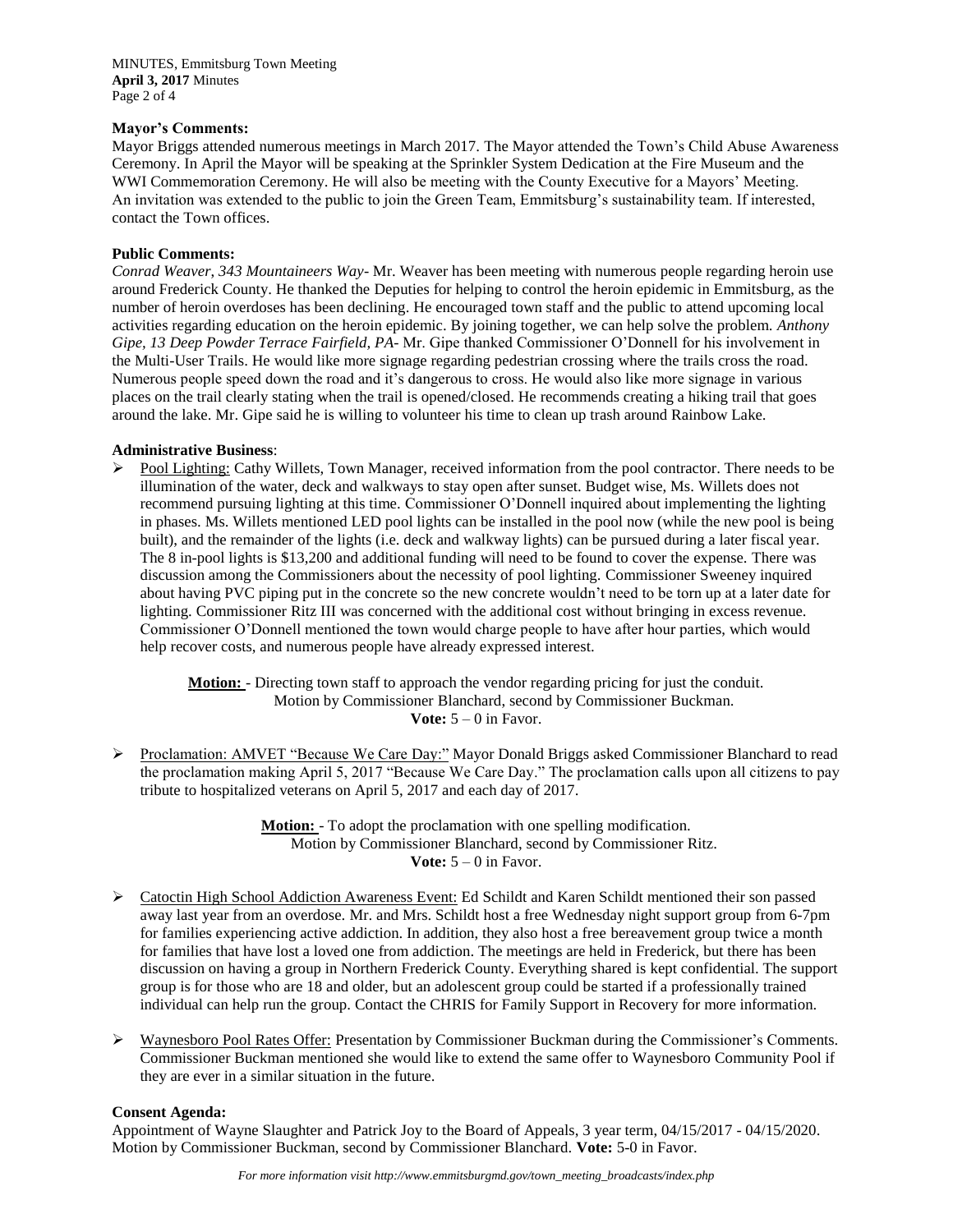MINUTES, Emmitsburg Town Meeting **April 3, 2017** Minutes Page 3 of 4

#### **Treasurer's Report:**

Commissioner Blanchard presented the treasurers report as of March 28, 2017 (exhibit attached).

# **Planning Commission Report:**

No meeting in March 2017.

# **II. Agenda Items**

Agenda #1- Livable Frederick Presentation: Presentation at meeting by David Whitaker, Chief of Comprehensive Planning, with the Frederick County Division of Planning and Permitting (PowerPoint attached). Mr. Whitaker shared information on the process for creating the Livable Frederick Comprehensive Plan. Many of the scenarios develop a plan for 2050 projections. The projections are based on survey results of over 2,220 people, ages 17 to 80+, who live and/or work in Frederick County. The Frederick County population is projected to increase 7% by 2020. Frederick County is aging rapidly and has a growing foreign born population. Frederick County has four potential scenarios moving forward: business as usual, city rises, suburban placemaking, or multimodal places/corridors. The fourth model (multimodal places and corridors) would leverage transportation choices in Frederick County. Mr. Whitaker mentioned the Frederick Planning Commission is considering transit centers and a rail system. Commissioner O'Donnell expressed concern over Emmitsburg losing viability. Mr. Whitaker mentioned Livable Frederick can help Emmitsburg achieve future goals. Frederick County would like to create less auto dependent places, more walkability/bike ability, and more transit support. Mr. Whitaker will come back once the Comprehensive Plan is formally adopted. He welcomes any input in a letter format.

Agenda #2- Child Abuse Awareness Presentation: Presentation at meeting by Lynn Davis, Director, and Kristen Dunn, Forensic Interviewer, for the Child Advocacy Center for Frederick County. Ms. Davis thanked the commissioners and Town for making April Child Abuse Awareness Month and allowing pinwheels to be "planted" in front of the Emmitsburg Community Center. Ms. Davis stated 20 Northern Frederick County children have been involved with the child advocacy center in the past few years. Ms. Dunn mentioned the center provides free forensic exams, advocacy services, and counseling for children and families.

Agenda #3- MML Public Works Mutual Aid Agreement & Resolution: Ms. Willets presented the Maryland Municipal Leagues (MML) Public Works Mutual Aid Agreement, which would formally allow the town to provide additional public works personnel, equipment and/or material assistance to neighboring municipalities in need during a catastrophic event. The agreement must be adopted as presented. The Town must sign this agreement to receive FEMA compensation and to receive aid from other municipalities. If Emmitsburg was also dealing with an emergency, personnel would not be taken away from Emmitsburg. If the Town wanted to withdrawal from the agreement, a resolution would need to be passed. The agreement shall be in effect for 1 year and 1 successive year.

> **Motion:** - Motion to adopt Resolution No. 17-01: "Adopting the Maryland Municipal Leagues Public Works Mutual Aid Agreement." Motion by Commissioner Buckman, second by Commissioner Sweeney **Vote:** 5 - 0 in Favor

**Motion:** - Motion to accept the Maryland Municipal Leagues Public Works Mutual Aid Agreement. Motion by Commissioner Sweeney, second by Commissioner Blanchard **Vote:** 5 - 0 in Favor

Agenda #4- Comprehensive Energy Plan: Town staff presented the Comprehensive Energy Plan for Emmitsburg (PowerPoint attached). Cathy Willets, Town Manager, mentioned town staff has been working on composing the presentation since February. The project was initiated due to several recent inquires about what Emmitsburg has done to pursue sustainability. Madeline Shaw, Town Clerk, started the presentation by describing the importance of sustainability. Ms. Shaw also described the town's participation in Sustainable Maryland, a 3 year certification program that gives the Town grant priority, free training/tools, free promotion, and aids in the conservation of Town resources. The Board unanimously voted to pursue the Sustainable Maryland program in October 2014. To become certified, the Town must achieve a minimum of 150 points and also show continued strives towards sustainability via a "Green Team" and various community projects. Ms. Shaw briefly went over sustainable projects the town has completed, is currently completing, or will complete. Some projects include a community garden, farmers market, Dog Park, sidewalk connectivity, pet waste ordinance, LED lights, and 2 solar fields. Ms. Willets discussed the Community Legacy Grants, which also fall under Sustainable Maryland. Emmitsburg has received multiple awards for its participation in sustainability. Since 2013, the Board has passed several sustainability policies with the goal of